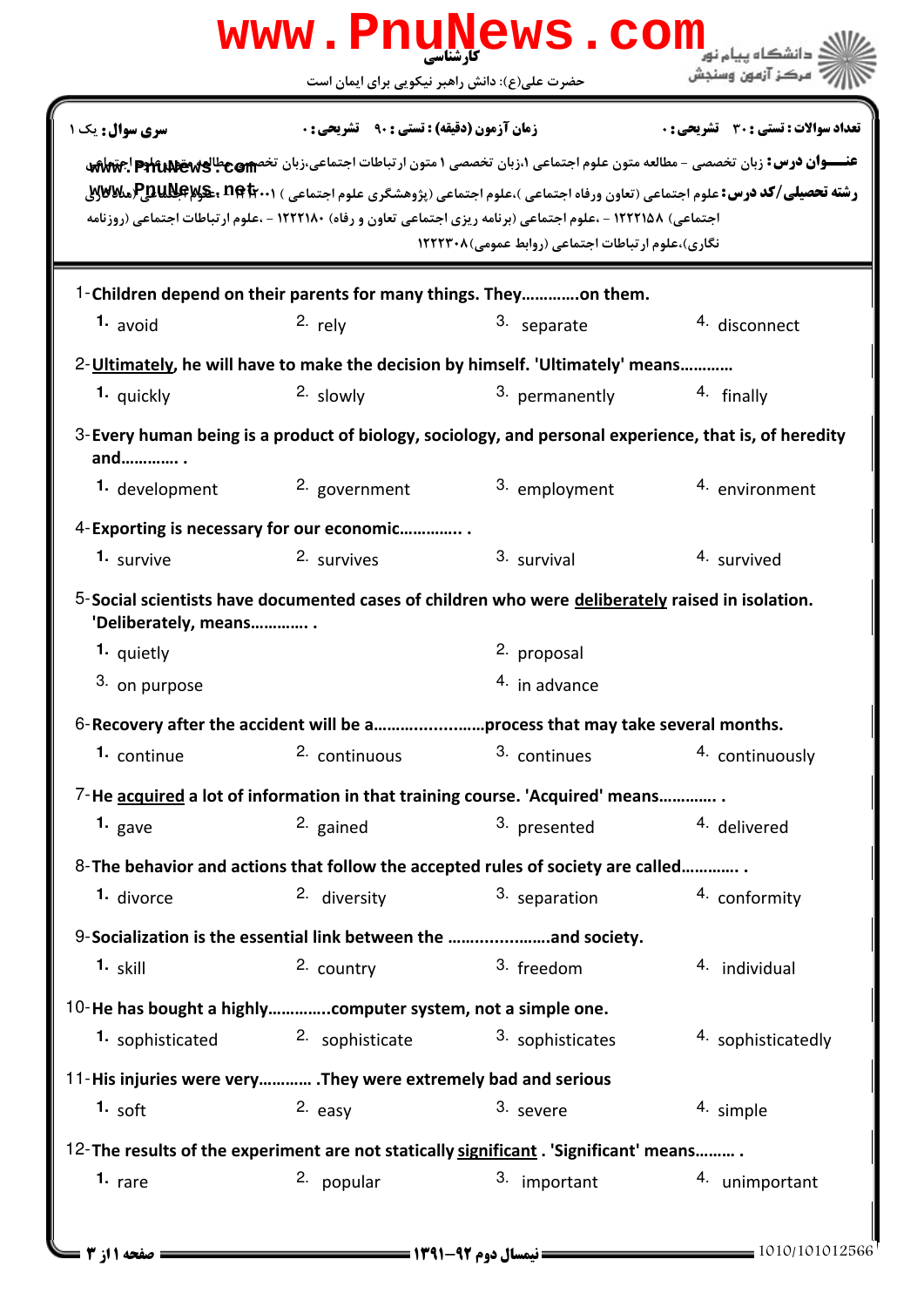|                                   | www.PnuNews.com                                                                                               |                                                   |                                                                                                                                                                                                                                                                        |
|-----------------------------------|---------------------------------------------------------------------------------------------------------------|---------------------------------------------------|------------------------------------------------------------------------------------------------------------------------------------------------------------------------------------------------------------------------------------------------------------------------|
|                                   | حضرت علی(ع): دانش راهبر نیکویی برای ایمان است                                                                 |                                                   |                                                                                                                                                                                                                                                                        |
| <b>سری سوال :</b> یک ۱            | <b>زمان آزمون (دقیقه) : تستی : 90 ٪ تشریحی : 0</b>                                                            |                                                   | تعداد سوالات : تستي : 30 ٪ تشريحي : 0                                                                                                                                                                                                                                  |
|                                   | اجتماعی) ۱۲۲۲۱۵۸ - ،علوم اجتماعی (برنامه ریزی اجتماعی تعاون و رفاه) ۱۲۲۲۱۸۰ - ،علوم ارتباطات اجتماعی (روزنامه | نگاری)،علوم ارتباطات اجتماعی (روابط عمومی)۱۲۲۲۳۰۸ | عنـــوان درس: زبان تخصصی - مطالعه متون علوم اجتماعی ۱،زبان تخصصی ۱ متون ارتباطات اجتماعی،زبان تخصصی عطالعه علیه علیه علیه ایج تهایه<br><b>رشته تحصیلی/کد درس:</b> علوم اجتماعی (تعاون ورفاه اجتماعی )،علوم اجتماعی (پژوهشگری علوم اجتماعی ) <b>۱۰۰BBAWA و PauNews.</b> |
| with significant others.          | 13-Interactionists suggest that a child's self-concept is defined and evaluated through                       |                                                   |                                                                                                                                                                                                                                                                        |
| 1. interaction                    | 2. variation                                                                                                  | 3. rejection                                      | 4. reservation                                                                                                                                                                                                                                                         |
| 14-His presence no longer         |                                                                                                               |                                                   |                                                                                                                                                                                                                                                                        |
| 1. signified                      |                                                                                                               | 2. significance                                   |                                                                                                                                                                                                                                                                        |
| 3. significant                    |                                                                                                               | 4. significantly                                  |                                                                                                                                                                                                                                                                        |
|                                   | 15-My brother has many friends andhere.                                                                       |                                                   |                                                                                                                                                                                                                                                                        |
| 1. relate                         | 2. relates                                                                                                    | 3. related                                        | 4. relatives                                                                                                                                                                                                                                                           |
| order to participate in society.  | 16-Agents of socialization are the persons, groups, or that teach us what we need to know in                  |                                                   |                                                                                                                                                                                                                                                                        |
| 1. Pairs                          | 2. institutions                                                                                               | 3. individuals                                    | 4. institutes                                                                                                                                                                                                                                                          |
| 17-She sipped her milk            |                                                                                                               |                                                   |                                                                                                                                                                                                                                                                        |
| <sup>1</sup> reflectively         | <sup>2.</sup> reflective                                                                                      | 3. reflect                                        | 4. reflects                                                                                                                                                                                                                                                            |
| was                               | 18-My friend has done a lot of good activities and has worked hard in his office, so he                       |                                                   |                                                                                                                                                                                                                                                                        |
| <sup>1.</sup> fired               | 2. refused                                                                                                    | 3. reduced                                        | 4. rewarded                                                                                                                                                                                                                                                            |
|                                   | 19-I told my mother that I wanted to marry Margaret, but she didn't                                           |                                                   |                                                                                                                                                                                                                                                                        |
| 1. approve                        | 2. approved                                                                                                   | 3. approves                                       | 4. approval                                                                                                                                                                                                                                                            |
| gestures mean in various nations. | 20-Many international travelers and businesspeople have learned theof knowing what                            |                                                   |                                                                                                                                                                                                                                                                        |
| 1. import                         | 2. importance                                                                                                 | 3. important                                      | 4. importantly                                                                                                                                                                                                                                                         |
|                                   | 21-Exporting is necessary for our economic                                                                    |                                                   |                                                                                                                                                                                                                                                                        |
| 1. survive                        | 2. survival                                                                                                   | 3. survives                                       | 4. survived                                                                                                                                                                                                                                                            |
|                                   |                                                                                                               |                                                   | 22-Thank you for your kind You have had friendly and generous behavior towards us.                                                                                                                                                                                     |
| 1. laziness                       |                                                                                                               | 2. tiredness                                      |                                                                                                                                                                                                                                                                        |
| 3. dispute                        |                                                                                                               | 4. hospitality                                    |                                                                                                                                                                                                                                                                        |
|                                   |                                                                                                               |                                                   |                                                                                                                                                                                                                                                                        |